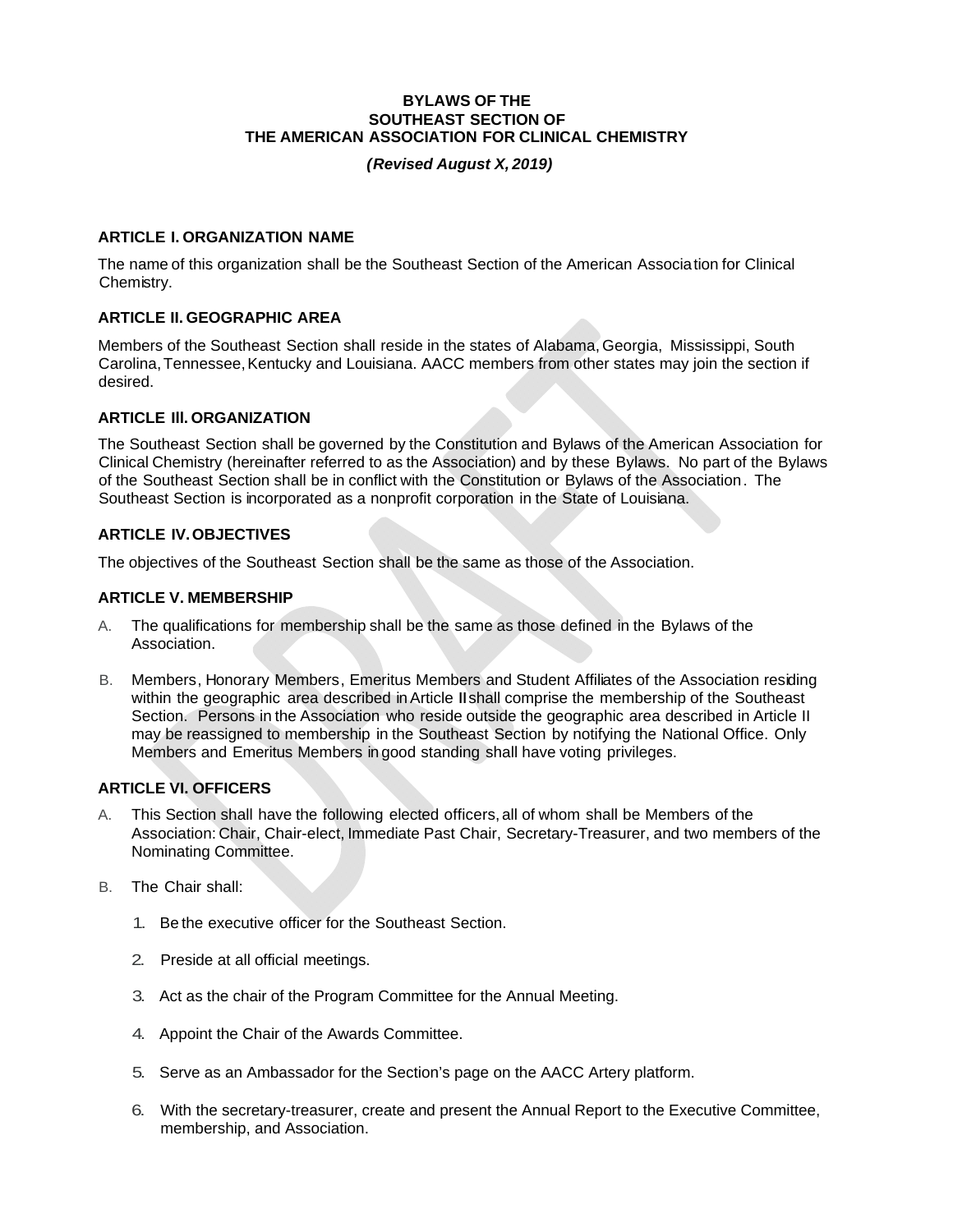- C. The Chair-elect shall:
	- 1. Serve for one-year as Chair-elect.
	- 2. Be the designated Chair for the following year.
	- 3. Preside at meetings in the absence of the Chair and act for him/her in case of his/her absence or disability.
	- 4. Serve as a Chair of the Program Committee (see Article VIII, C).
- D. The Immediate Past Chair shall:
	- 1. Serve as a Chair of Nominating Committee (see Article VIII, B).
	- 2. Preside at meeting in the absence of the Chair and Chair-elect and act for them in case of their absence or disability.
- E. The Secretary-Treasurer shall:
	- 1. Keep minutes of all business meetings of the section and Executive Committee.
	- 2. Circulate the minutes of business meetings to the Executive Committee and submit them to the membership for approval at the Spring, Fall and other previously announced meetings.
	- 3. Maintain the minutes of meetings as a record and transmit them to the succeeding Secretary-Treasurer.
	- 4. Access the list of name and affiliation for all members, by contacting the AACC Local Section Liaison(s), or through the AACC Artery platform.
	- 5. Carry out such correspondence of the Section as is delegated by the Chair and required by the Association.
	- 6. With the Chair, distribute notices of meetings, ballots, and election results to the membership by electronic mail or AACC Artery postings.
	- 7. With Southeast Section nominating committee and AACC Local Section Liaisons, determine candidates for election, receive and communicate election results.
	- 8. Report the election of officers to the National Office by November 15, prior to the year in which the officers-elect will serve.
	- 9. Receive and disburse all monies authorized by the section, except as otherwise provided in these Bylaws.
	- 10. Maintain accurate and current records of all credits, debits, and balances.
	- 11. Provide a written financial statement of receipts, disbursements, and current balances at the Spring, Fall or other previously announced meetings.
	- 12. Provide accurate financial records to be passed to the succeeding Secretary-Treasurer.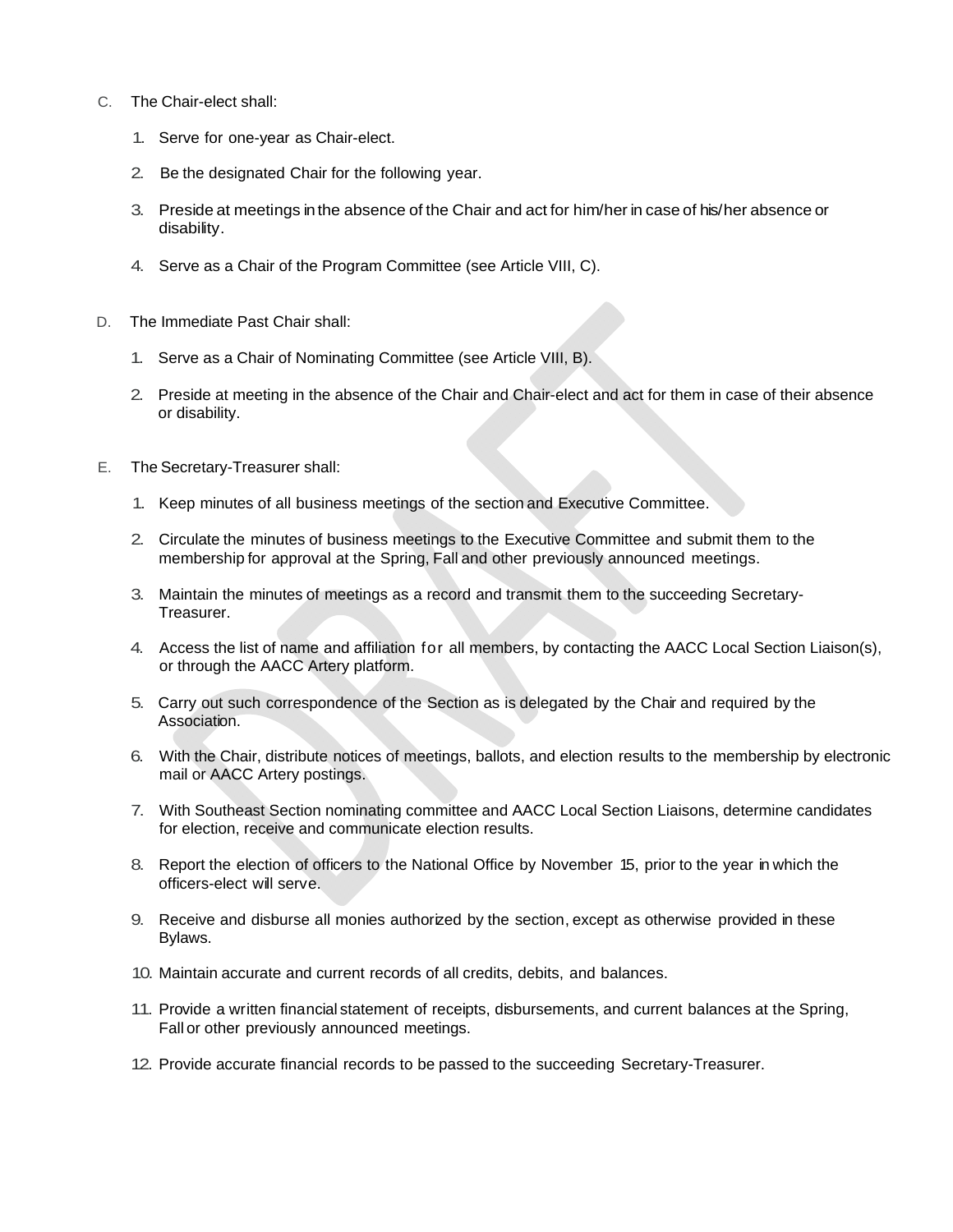### F. Terms of Office

- 1. The Chair, Chair-elect, and Immediate Past Chair shall serve one-year terms, starting on January 1 and terminating December 31. None of these officers shall be eligible for re-election until one-year has elapsed since their last term in these offices.
- 2. The Secretary-Treasurer shall serve a two-year term (January 1 to December 31) and is eligible for reelection, with no term limit.

## **ARTICLE VI I. ELECTIONS AND VACANCIES IN OFFICE**

- A. Nominees for election to an office or position shall be those nominated by the Nominating Committee.
	- 1. All nominees must agree to serve prior to the election.
	- 2. Election shall be by ballot distributed electronically by mail, fax, e-mail or other standard means of communication. The Secretary-Treasurer shall distribute to members in good standing by October 1 of each year a suitable ballot showing the vacancies to be filled, and the nominees for each office or position. In addition, there shall be a provision for write-in votes for each office or position.
	- 3. Ballots shall be collected and tabulated by the Secretary-Treasurer.
	- 4. The deadline for the receipt of valid ballots by the Secretary-Treasurer shall be no later than October 20.
	- 5. The nominee receiving a plurality of valid votes for each office or position shall be elected. In the event all of the candidates for an office or position received an equal number of votes, the Executive Committee (defined in Article VIII, A) shall establish conditions for a run-off election. In the event any officer has not been elected by January 1, the incumbent shall continue to serve until a successor has been duly elected.
- B. Resignations with exception of the chair shall be submitted in writing to the Chair. The resignation of the Chair shall be submitted in writing to the Executive committee through the Secretary-Treasurer.
	- 1. In the event that the office of the chair becomes vacant, the Chair-elect shall become Chair for the remainder of the unexpired term and shall serve out his/her elected term as Chair in the succeeding year.
	- 2. In the event of a vacancy in the office of Chair-elect, the Nominating Committee shall transmit within thirty days after the time of vacancy to the Secretary-Treasurer a list of qualified persons nominated by them for election to fill the unexpired term as Chair-elect and to succeed to the office of Chair. Within sixty days after the vacancy, the Secretary-Treasurer shall provide via electronic mail to each member in good standing a suitable ballot showing the nominees for this office. In addition, there shall be a provision for write-in votes. Provisions of Article VII, A (1), (3), and (5) shall prevail in the conduct of this special election.
	- 3. In the event of a vacancy in the office of Immediate Past Chair, that office shall devolve upon, and its duties and functions shall be carried out by the most recent Past Chair able to serve. If a vacancy occurs in any other office or position, the Chair shall appoint a successor for the remainder of the term. Such an appointee shall be eligible for election to any office at the end of that term.

# **ARTICLE VIII. STANDING COMMITTEES**

A. The Executive Committee shall consist of the Chair, Chair-elect, Secretary-Treasurer, and Immediate Past Chair. Chairs of other Standing Committees (e.g. Nominating Committee, Awards Committee) shall be ex-officio members of the Executive Committee without a vote. The Executive Committee shall have the